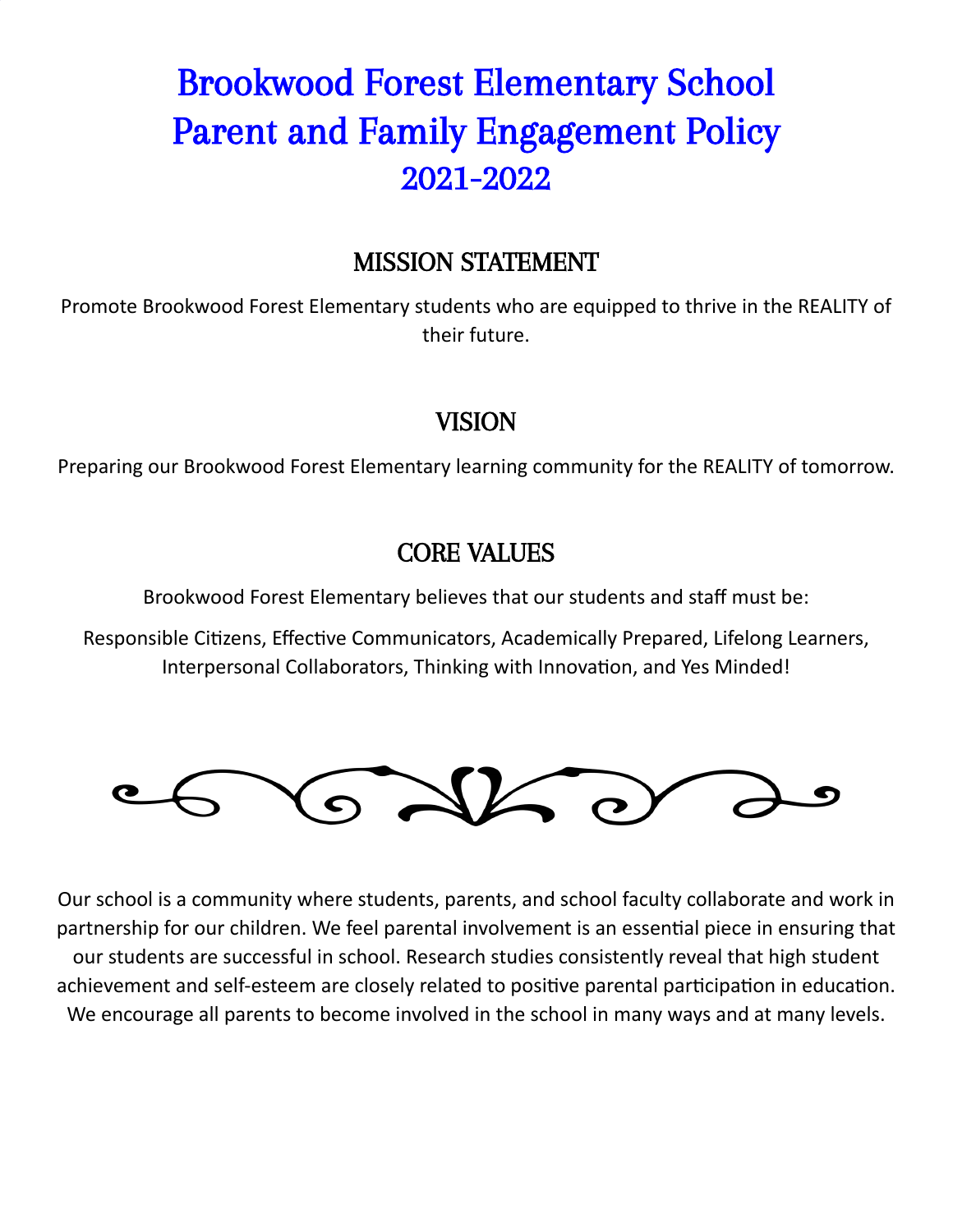Title I regulations require that each school served under Title I jointly develop with and distribute to parents of participating children, a written parental involvement policy agreed on by the parents that describe the **requirements outlined in Title I law.**

#### **A. POLICY INVOLVEMENT**

1. Convene an annual meeting, at a convenient time, to which all parents of participating children shall be **invited and encouraged to aend, to inform parents of their school's parcipaon under this part and to explain the requirements of this part, and the right of the parents to be involved;** An official parent meeting will be held by the end of September each school year to review with parents Title I School

requirements, Parental Involvement Policy, and School-Parent Compact. The principal will also update parents on school rangs and plans for improvement. *For the 2021-2022 school year the meeng may be held via Zoom, phone, or in person.*

2. Offer a flexible number of meetings, such as meetings in the morning or evening, and may provide, with **funds provided under this part, transportaon, child care, or home visits, as such services relate to parental involvement;**

Parents will be invited to participate in meetings and activities throughout the year. A parent orientation night for each grade level will be held in August. Parents will have the opportunity to formally visit their child's classroom to become more familiar with grade level and school expectations. We have a school parental resource center that is available to parents during school hours daily. The contents available in the parent resource center will be advertised in our school newsleer and website to highlight books and pamphlets available for home or campus use. Computers will also be available for parent access in the resource center. In order to meet the needs of our students, information meetings in reading, math and science will be offered on family nights. Parents will be invited to parcipate in a parent-teacher conference in October of each year. Teachers are available to meet with parents in the mornings before the official start time, during teacher conference times, and after school.

Parents are encouraged to become NISD volunteers during Pre-k and Kindergarten Spring Round-Up, early registration, the first day of school, parent orientation nights, the Title I meeting, as well as throughout the school year.

3. **Involve parents, in an organized, ongoing, and mely way, in the planning, review, and improvement of programs under this part, including planning, review, and improvement of the school parental involvement policy;**

Brookwood Forest Elementary invites parents to participate in review and revision meetings to discuss and examine our Campus Improvement Plan and Parent Involvement Policy four times a year (September, December, March, June).

4. **Provide parents of parcipang children mely informaon about programs under this part; descripons** and explanation of the curriculum in use at the school, the forms of academic assessment used to measure **student progress and the proficiency levels students are expected to meet; and if requested by parents, opportunies for regular meengs to formulate suggesons and to parcipate, as appropriate, in decisions relang to the educaon of their children, and respond to any suggesons as soon as praccally possible.**

Brookwood Forest Elementary will share state reports, ratings, curricular expectations, assessment results, grading guidelines, school schedules, classroom schedules, and behavior expectations through a variety of communicative techniques.

- School Website
- Teacher Website
- Teacher-Parent Email
- Phone Calls
- School Facebook Page
- Parent-Teacher Conferences
- Title I Meetings
- Family Night Meetings
- Parent Handbook
- District Parent Handbook
- School Newsletter
- Classroom Newsletter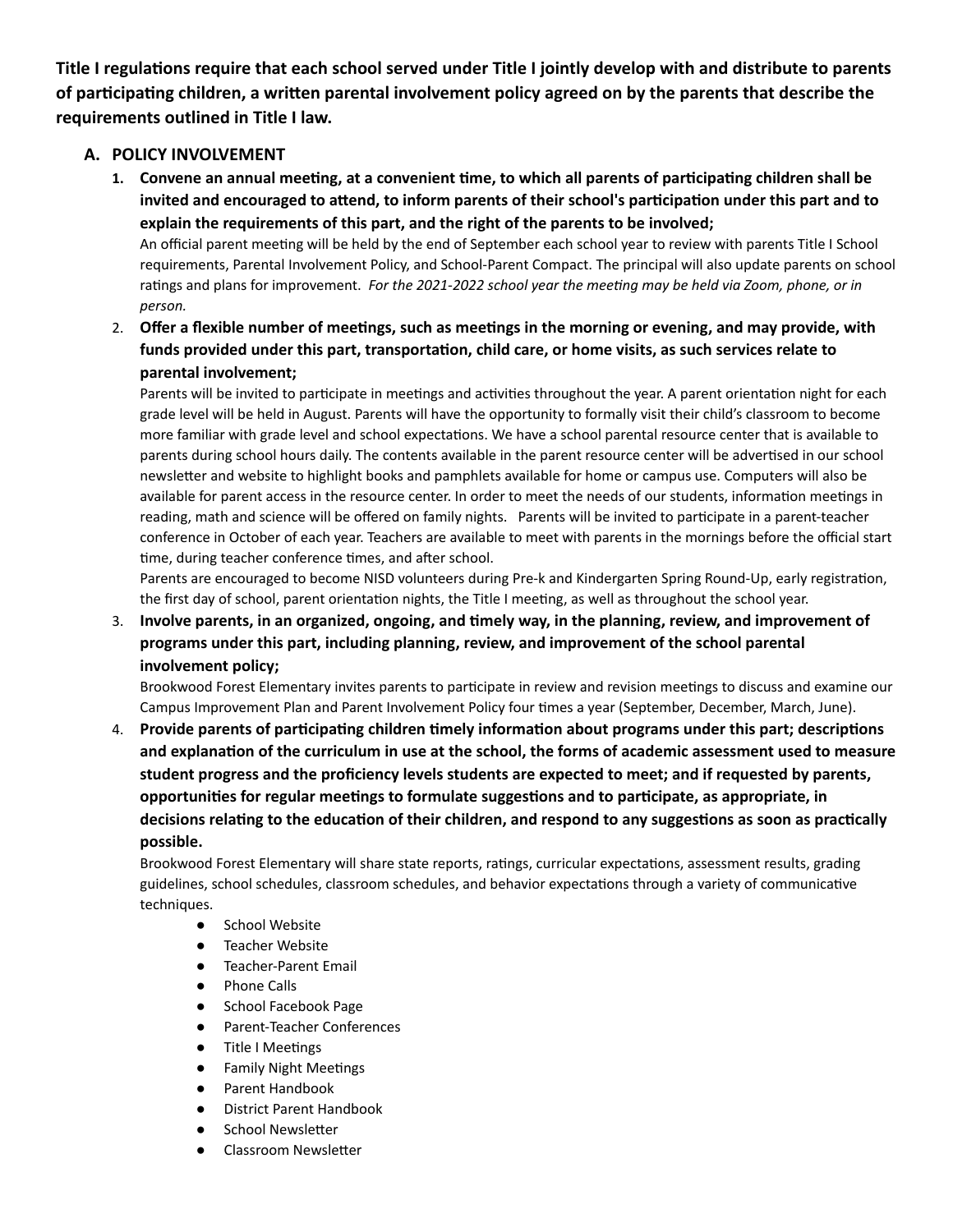- Thursday Folders
- **IEP Meetings**
- Progress Reports
- Report Cards
- RtI Meetings
- ARD Meetings
- **Individual Notes Home**
- Parent Resource Center
- School Marquee
- Site Base Planning Meetings

#### **B. SHARED RESPONSIBILITY FOR HIGH STUDENT ACADEMIC ACHIEVEMENT**

**As a component of the school-level parental involvement policy, each school shall jointly develop with parents** for all children served under this part a school-parent compact that outlines how parents, the entire school **staff, and students will share the responsibility for improved student academic achievement**. Brookwood Forest Elementary believes that the education of a student is not only the responsibility of the teacher but also of the parent and the child. For this reason, a Parent-Teacher Compact has been developed and is ulized in our school. This trifold document serves as an agreement between all stakeholders that they will adhere to certain duties and responsibilities to ensure the success of the student. It is reviewed with parents and students at the beginning of each school year These compacts are also used to motivate students and parents to become more involved in the educational process and let parents know that they are equal partners in their child's learning.

#### **C. BUILDING CAPACITY FOR INVOLVEMENT**

**To ensure effecve involvement of parents and to support a partnership among the school, parents, and the community to improve student academic achievement, each school and local educaonal agency assisted under this part.**

1. **Shall provide assistance to the parents of children served by the school or local educaonal agency, as appropriate, in understanding such topics as the state's academic content standards and state student academic achievement standards, state and local academic assessments, the requirements of this part, and how to monitor a child's progress and work with educators to improve the achievement of their children;**

Brookwood Forest Elementary will provide information and training to our parents in understanding the state's student academic standards in all content areas through family academic nights, as well as, parent-teacher conferences, and resources in our Parent Resource Center.

2. **Shall provide materials and training to help parents work with their children to improve their children's achievement, such as literacy training and using technology, as appropriate, to foster parental involvement;**

Brookwood Forest Elementary will provide materials from our Parent Resource Center to help their children's academic achievement.

3. **Shall educate teachers, pupil services personnel, principals, and other staff, with the assistance of parents,** in the value and utility of contributions of parents, and in how to reach out to, communicate with, and **work with parents as equal partners, implement and coordinate parent programs, and build es between parents and the school;**

Parent requests and suggestions will be taken in the form of parent surveys, as well as when individual parents make their needs known to the faculty and staff individually or collectively in the form of personal meetings, emails, phone calls, or during a campus planning meeting. Information derived will be utilized by the school's Administrative Team and teachers to strengthen the tie between school and home for the purpose of increasing student achievement.

 $4.$  Shall ensure that information related to school and parent programs, meetings, and other activities is sent to the parents of participating children in a format and, to the extent practicable, in a language parents **can understand.**

Brookwood Forest Elementary will send home school-wide correspondence in English and Spanish. We have a translator available to assists with oral communication when necessary.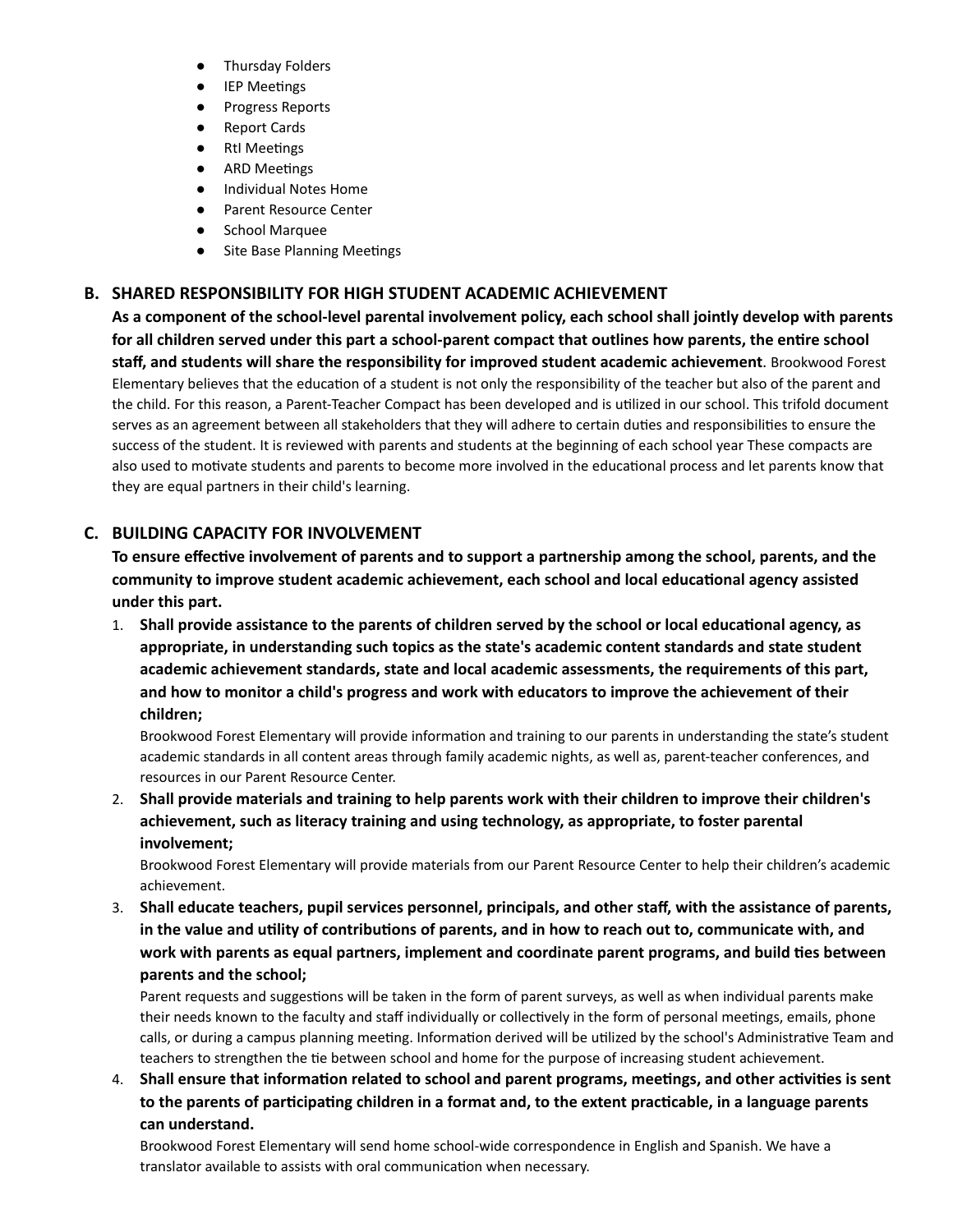#### **D. ACCESSIBILITY**

**In carrying out the parental involvement requirements of this part, districts, and schools, to the** extent practicable, shall provide full opportunities for the participation of parents with children with limited English proficiency, parents with children with disabilities, and parents of migratory children, including providing information and school reports in a format and, to the extent practicable, in a **language such parents can understand**.

All students and parents are considered to be an important part of our learning community. Regardless of English proficiency or disability, all parents are encouraged to be involved in their child's school environment. For this reason, if there is a special need identified that would help a parent understand the educational process of their child, assistance will be provided. Examples of support may include:

- Interpreted school documents in a parent's primary language.
- Having an interpreter on hand to translate important information at school-wide meetings and events.
- An interpreter to provide translation in parent/teacher conferences.
- Books and pamphlets are available in English and Spanish in our parent resource center.

### Family Engagement Plan

#### A. Facilitating Family-to-Family Support

- Brookwood Forest Elementary will provide a space for parents to gather in the parent resource room and front foyer to talk informally before and after the school day;
- Brookwood Forest Elementary will host events throughout the year that bring families together such as grade level musicals, fun nights, academic nights, and open house;
- Brookwood Forest Elementary will organize field trips, fundraisers, and three designated party days that will include families.

#### **B. Establish a Network of Community Resources**

- Brookwood Forest Elementary will provide written information on community resources in the parent resource center;
- Brookwood Forest Elementary will maintain a community resource handbook that identifies services such as housing, health services, legal assistance, domestic violence services, child protective services, etc. can be found;

#### **C.** Increase Family Participation in Decision-Making

- Brookwood Forest Elementary will involve parents in developing, adopting, and implementing goals and strategies within the campus improvement plan focusing on family engagement;
- Brookwood Forest Elementary will collaborate with families to develop strategies to solve problems (individual meetings and group meetings);
- Brookwood Forest Elementary will collaborate with parents, teachers, and community members to review family engagement survey results and make decisions and plans for improvement.

#### **D. Equip Families with Tools to Enhance and Extend Learning**

- Brookwood Forest Elementary will provide backpacks filled with resources and activities to all prekindergarten students when they enroll;
- Brookwood Forest Elementary will collaborate with families to appropriately respond to children's behavior in a positive and supportive way (7 Mindsets)
- Brookwood Forest Elementary will conference with parents in October and as needed to develop and discuss goals;
- Brookwood Forest Elementary will communicate upcoming events via newsletters, notes home, website, Facebook, etc.;
- Brookwood Forest Elementary will provide family academic nights (reading, writing, math, science).
- **E.** Develop Staff Skills in Evidence-Based Practices that Support Families in Meeting their **Children's Learning Benchmarks**